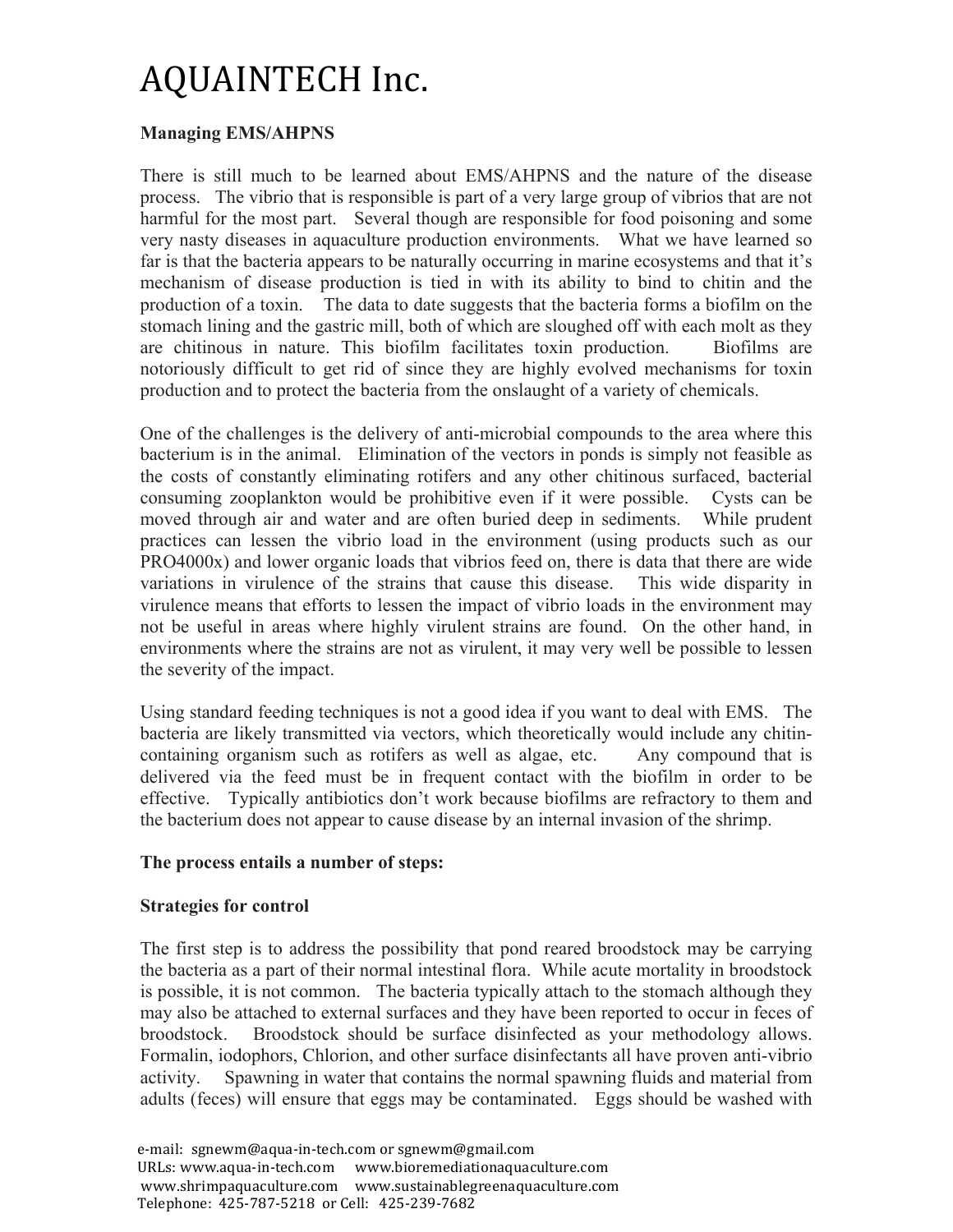clean water and surface disinfected with any of a number of compounds such as iodophors (or others previously mentioned). Nauplii should be treated the same way post collection. Washed eggs should not be returned to the spawning tanks.

In this manner the cycle can be broken if there is a false vertical transmission component to it. It is not likely that there is a real vertical transmission component given the nature of the pathogen, although our ideas about this could change as we gain more information.

Production of PLs in traditional rearing systems has not been shown to be a source of high levels of the pathogen. There are reports of low levels occurring in these systems but no active disease outbreaks. Using our tableted bacterial product, PRO4000x, one tablet per 5 to 20 MT of water daily in production tanks has been shown to be an effective tool to lower overall vibrio loads.

Once shrimp are stocked this is where the true problem of control comes. If the current picture, based on observations in all areas where the disease occurs, is true, than there is a very high probability that the bacteria is a component of what would be the "normal" flora of the pond. Strains of this bacterium have been found attached to algae, a variety of zooplankton, as well as internally in filter feeders ranging from rotifers to mussels. It may very well not be possible to prevent some ingestion of the bacteria in your shrimp regardless of what tools you use. The question is can we inhibit the bacteria to a sufficient extent to allow the animals to grow and feed normally. This is the challenge.

### **Phase 1**

Ponds should be prepared by turning the bottom soils to at least 10-15 cms allowing the air to dry it out. Using chlorine or broadly active antimicrobials may make the problem worse although something to lessen the WSSV vector loads is prudent. For the farm, I would use a product such our PRO4000x very heavily in the beginning. One kg per ha (approximately 63 tablets) prior to filling the ponds completely. Use carbon supplementation but only after 18-20 hours post the addition of the tablets. DO NOT USE IT EARLIER THAN THIS as it has been shown that the bacterium that causes EMS may thrive on these lower molecular weight sugars. If you feed the vibrios instead of the bacillus they will outgrow the bacillus.

### **Phase II**

Shrimp, like all other animals have mechanisms that allow them to differentiate self from non-self materials. While they do not produce antibodies and there are other components of their immune system that are much different than phylogenetically more evolved animals, such as fish and mammals, they nonetheless have very sophisticated mechanisms to defend themselves. Shrimp cannot be vaccinated in the classic sense of the word. There is some evidence that suggests that exposure to a variety of materials induces the production of Chaperone molecules. These molecules have been shown to have a protective effect. We marketed a product some years ago that we believe likely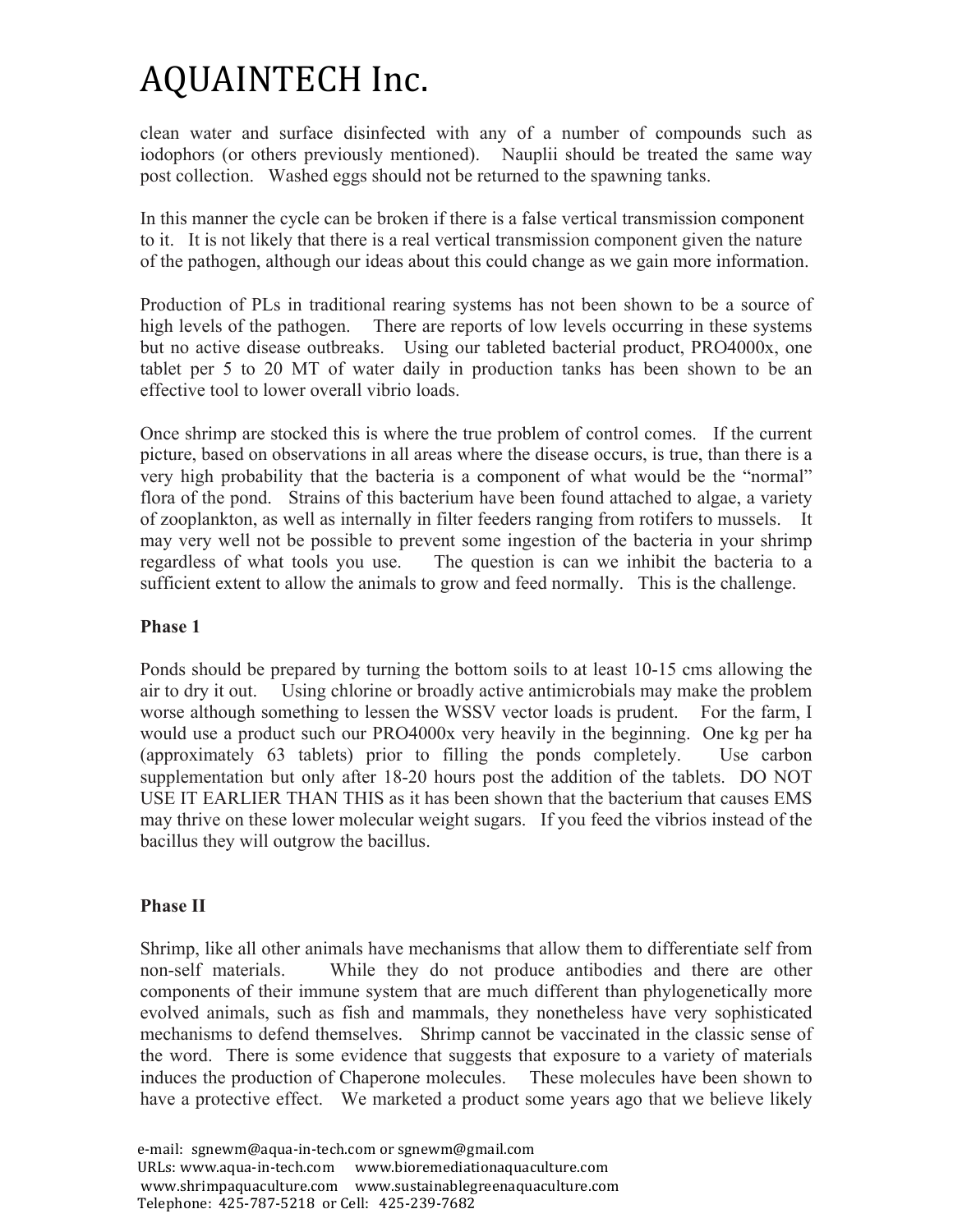acted in this manner. Animals were protected in a non-specific manner. There are a number of materials that could do this, although I am not aware of any that has of yet been tested against EMS. I would suggest feeding our product to PLs during transport or in nursery ponds immediately prior to stocking. The product. MEGA X, is sold as liquid dietary supplement.

### **Phase III**

Compound L has potent anti-vibrio activity. Feeding shrimp three times a day will not necessarily ensure adequate contact between the compound and the bacteria. The shrimp need to be consuming feed that is filling, satisfying and minimizing the additional grazing that they do as well as minimizing the cannibalism of weakened shrimp that most certainly contributes to the spread of the less virulent forms of this microbe. There is no specific manner in which this can be approached due to the absence of data.

Feed compound L using an automatic feeder, at often as you can, the more times daily the better. The less food that they consume in the ponds the less likely they are to get a mouth full of the bacteria. Consistent contact is required between compound L and the structures in the shrimp where the bacteria colonize. If shrimp are fed using the same methods that are traditional then they will be pulse fed. They consume pelleted feeds for only a short period of time during the day and the rest of the day forage for feed, which will include vectors containing high loads of the bacterium. I would begin to feed compound L as soon as you can, starting in the hatchery and moving onto the farm. There are some pesticides that could be used to kill rotifers or even better some fish species that will not eat the shrimp but will feast on the rotifers present in the ponds. Lowering the bacteria load through multiple mechanisms is an important step in trying to reduce the impact of this bacterium.

Feed shrimp continuously at 1% of their diet with compound L. Feed as frequently as is possible. The more often the greater the chance is that you can keep the bacteria on the stomach at bay. Use automatic feeders if possible or hand feeding. Material is not soluble in water. Its melting point though is 63 C (145 F) and it should be possible to heat the material to liquefy it and then spray this material on the feed or mill it into the feed. Frequency of feeding will be an important element of how well this works (if at all).

At this time we still do not have a good understanding of where in the environment the bacteria is and what the reservoirs are. There are reports that rotifers and other zooplanktonic forms may be a major source of the bacterium. This presents several challenges. The first being how to eliminate these from the ponds. While the use of pesticides and disinfectants toxic to rotifers might be useful, typically rotifers produce cysts that survive these onslaughts and that are present in sediments. Biological control is an option if one were to stock ponds with certain fish species that aggressively feed on these forms. As long as there are significant reservoirs that contain high levels of the etiologic agent of AHPNS, control will be problematic. If the bacteria entered shrimp and caused a sepsis as part of the disease process then feeding antibiotics might be a